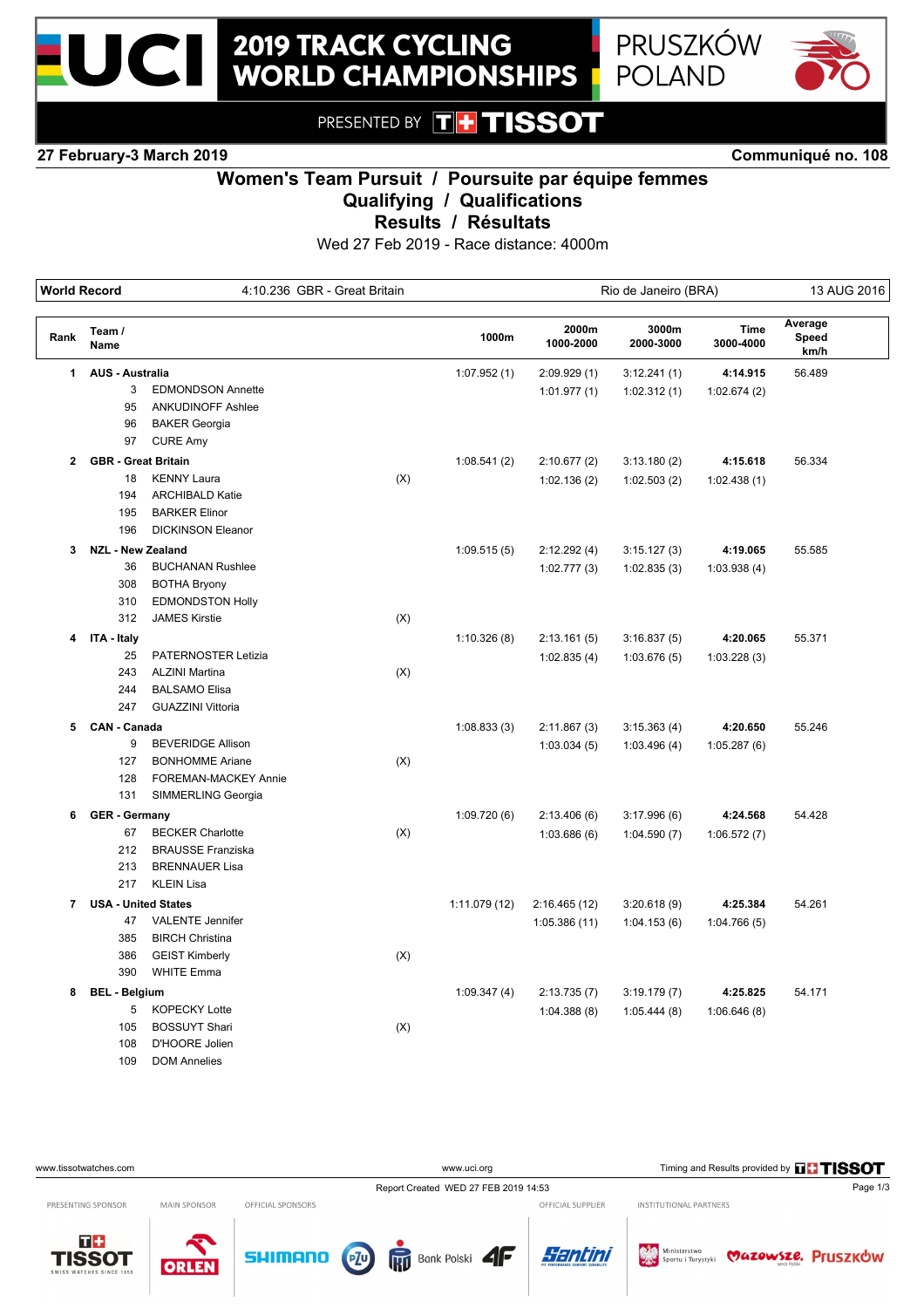

PRESENTED BY THTISSOT

**2019 TRACK CYCLING** 

**WORLD CHAMPIONSHIPS** 

### **27 February-3 March 2019 Communiqué no. 108**

 $\blacksquare$ 

## **Women's Team Pursuit / Poursuite par équipe femmes Qualifying / Qualifications**

**Results / Résultats**

Wed 27 Feb 2019 - Race distance: 4000m

| Rank | Team /<br>Name       |                                 |     | 1000m         | 2000m<br>1000-2000 | 3000m<br>2000-3000 | Time<br>3000-4000 | Average<br>Speed<br>km/h |  |
|------|----------------------|---------------------------------|-----|---------------|--------------------|--------------------|-------------------|--------------------------|--|
| 9    | FRA - France         |                                 |     | 1:10.875(10)  | 2:14.802(8)        | 3:20.559(8)        | 4:27.560          | 53.820                   |  |
|      | 64                   | <b>DEMAY Coralie</b>            |     |               | 1:03.927(7)        | 1:05.757(10)       | 1:07.001(11)      |                          |  |
|      | 177                  | <b>BORRAS Marion</b>            |     |               |                    |                    |                   |                          |  |
|      | 179                  | <b>COPPONI Clara</b>            | (X) |               |                    |                    |                   |                          |  |
|      | 181                  | <b>JEULAND Pascale</b>          |     |               |                    |                    |                   |                          |  |
| 10   | IRL - Ireland        |                                 |     | 1:11.391(13)  | 2:15.795 (11)      | 3:21.482(10)       | 4:29.148          | 53.502                   |  |
|      | 231                  | <b>GRIFFIN Mia</b>              |     |               | 1:04.404(9)        | 1:05.687(9)        | 1:07.666 (12)     |                          |  |
|      | 233                  | <b>MURPHY Kelly</b>             |     |               |                    |                    |                   |                          |  |
|      | 234                  | <b>SHARPE Alice</b>             |     |               |                    |                    |                   |                          |  |
|      | 236                  | <b>WALSH Orla</b>               | (X) |               |                    |                    |                   |                          |  |
| 11   | JPN - Japan          |                                 |     | 1:11.440(15)  | 2:17.592 (14)      | 3:23.832(13)       | 4:30.768          | 53.182                   |  |
|      | 27                   | KAJIHARA Yumi                   |     |               | 1:06.152(14)       | 1:06.240(11)       | 1:06.936(10)      |                          |  |
|      | 259                  | <b>FURUYAMA Kie</b>             |     |               |                    |                    |                   |                          |  |
|      | 262                  | <b>NAKAMURA Kisato</b>          | (X) |               |                    |                    |                   |                          |  |
|      | 264                  | YOSHIKAWA Miho                  |     |               |                    |                    |                   |                          |  |
| 12   | <b>BLR - Belarus</b> |                                 |     | 1:11.412 (14) | 2:17.334 (13)      | 3:24.423(14)       | 4:31.329          | 53.072                   |  |
|      | $\overline{7}$       | SAVENKA Ina                     |     |               | 1:05.922(13)       | 1:07.089(13)       | 1:06.906(9)       |                          |  |
|      | 116                  | PIVAVARAVA Palina               | (X) |               |                    |                    |                   |                          |  |
|      | 117                  | SALAUYEVA Aksana                |     |               |                    |                    |                   |                          |  |
|      | 119                  | <b>TSERAKH Hanna</b>            |     |               |                    |                    |                   |                          |  |
| 13   | POL - Poland         |                                 |     | 1:10.065(7)   | 2:15.480(9)        | 3:22.952(12)       | 4:32.420          | 52.860                   |  |
|      | 38                   | <b>PIKULIK Daria</b>            | (X) |               | 1:05.415(12)       | 1:07.472 (15)      | 1:09.468(16)      |                          |  |
|      | 80                   | PLOSAJ Nikol                    |     |               |                    |                    |                   |                          |  |
|      | 325                  | KACZKOWSKA Justyna              |     |               |                    |                    |                   |                          |  |
|      | 328                  | PIETRZAK Lucja                  |     |               |                    |                    |                   |                          |  |
| 14   |                      | <b>KOR</b> - Republic of Korea  |     | 1:10.653(9)   | 2:15.671 (10)      | 3:22.882(11)       | 4:33.074          | 52.733                   |  |
|      | 273                  | KIM Hyunji                      | (X) |               | 1:05.018(10)       | 1:07.211(14)       | 1:10.192 (17)     |                          |  |
|      | 275                  | <b>KIM Youri</b>                |     |               |                    |                    |                   |                          |  |
|      | 277                  | LEE Jumi                        |     |               |                    |                    |                   |                          |  |
|      | 278                  | <b>NA Ahreum</b>                |     |               |                    |                    |                   |                          |  |
| 15   | CHN - China          |                                 |     | 1:11.062(11)  | 2:17.745 (15)      | 3:25.259(15)       | 4:33.634          | 52.625                   |  |
|      | 10                   | <b>WANG Xiaofei</b>             |     |               | 1:06.683(15)       | 1:07.514(16)       | 1:08.375(14)      |                          |  |
|      | 143                  | <b>HUANG Zhilin</b>             | (X) |               |                    |                    |                   |                          |  |
|      | 145                  | LIU Jiali                       |     |               |                    |                    |                   |                          |  |
|      | 146                  | <b>MA Menglu</b>                |     |               |                    |                    |                   |                          |  |
| 16   |                      | <b>RUS - Russian Federation</b> |     | 1:11.830(16)  | 2:18.980(16)       | 3:25.970 (16)      | 4:33.919          | 52.570                   |  |
|      | 41                   | GONCHAROVA Alexandra            | (X) |               | 1:07.150 (16)      | 1:06.990(12)       | 1:07.949 (13)     |                          |  |
|      | 348                  | CHURSINA Anastasiia             |     |               |                    |                    |                   |                          |  |
|      | 349                  | <b>DRONOVA Tamara</b>           |     |               |                    |                    |                   |                          |  |
|      | 350                  | MALKOVA Daria                   |     |               |                    |                    |                   |                          |  |
| 17   | <b>UKR - Ukraine</b> |                                 |     | 1:12.091(17)  | 2:19.466 (17)      | 3:27.502(17)       | 4:36.683          | 52.045                   |  |
|      | 85                   | SOLOVEI Ganna                   |     |               | 1:07.375(17)       | 1:08.036(17)       | 1:09.181(15)      |                          |  |
|      | 374                  | <b>KLIACHINA Oksana</b>         | (X) |               |                    |                    |                   |                          |  |
|      | 375                  | KLIMCHENKO Tetyana              |     |               |                    |                    |                   |                          |  |
|      | 377                  | NAHIRNA Anna                    |     |               |                    |                    |                   |                          |  |

www.uci.org Timing and Results provided by **THSSOT** Report Created WED 27 FEB 2019 14:53 Page 2/3 OFFICIAL SUPPLIER INSTITUTIONAL PARTNERS PRESENTING SPONSOR MAIN SPONSOR OFFICIAL SPONSORS